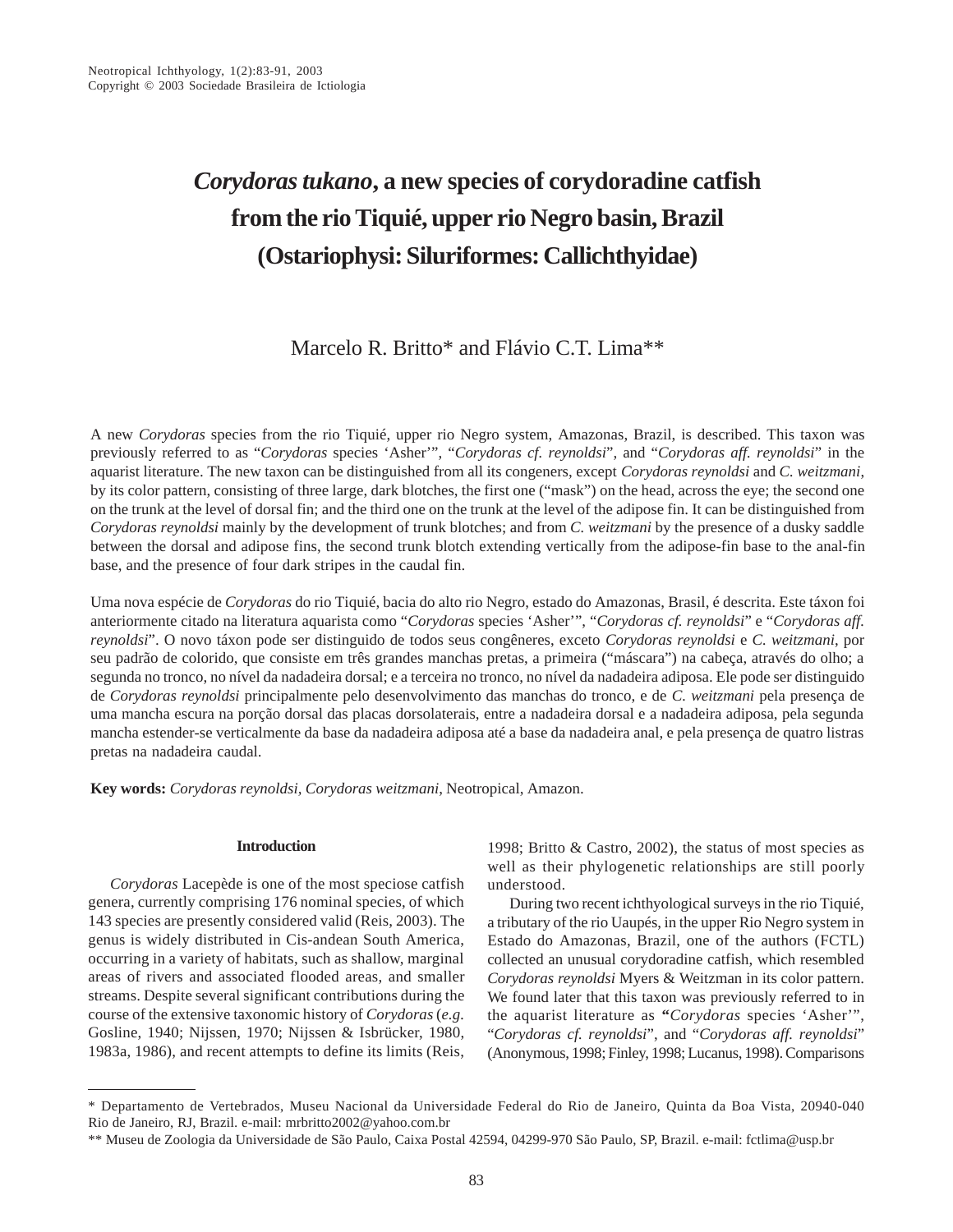

**Fig. 1.** *Corydoras tukano*, holotype, MZUSP 82100, presumably a female, 40.9 mm SL; Brazil, Amazonas state, rio Tiquié, comunidade de Caruru. Caudal-fin margin reconstructed from MZUSP 81194, 37.4 mm SL.

between the material collected in the rio Tiquié and paratypes of *Corydoras reynoldsi* revealed that it is, in fact, a distinct species, that is described below.

### **Material and Methods**

Morphometric and meristic data were taken following Reis (1997). Length of the ossified portion of pectoral spine was measured from the spine-pectoral girdle articulation to distal tip of spine. Length of the soft portion of the dorsal fin was taken from the dorsal spine base to the fin distalmost tip. Measurements were obtained with 0.1 mm precision calipers. Teeth and vertebral counts were taken only from clearedand-stained (cs) specimens, prepared according to Taylor & Van Dyke (1985). Vertebral counts include only free centra, with the compound caudal centra (preural  $1 +$ ural  $1$ ) counted as a single element. In the description, numbers assigned with an asterisk represent counts from the holotype. Nomenclature of latero-sensory canals follows Schaefer & Aquino (2000), and that of preopercular pores follows Schaefer (1988). Osteological terminology follows Reis (1998), except by "parieto-supraoccipital" instead of "supraoccipital" (Arratia & Gayet, 1995), "compound pterotic" instead of "pteroticsupracleithrum" (Aquino & Schaefer, 2002), and "scapulocoracoid" instead of "coracoid" (Lundberg, 1970). In the present study, the term "maxillary barbel" (previously named "upper maxillary barbel" or "dorsal maxillary barbel"; e.g. Britto *et al*., 2002) refers only to the sensorial structure with its core linked to the maxilla. The so-called "ventral maxillary barbel" or "rictal barbel" has its core extended to the dentary symphysis, corresponding, in fact, to a modified mental barbel (Baskin, 1973; de Pinna, 1998). Thus, this structure is named herein as "outer mental barbel", differing from the inner one. The term "*Corydoras*" refers to those species closer to *Aspidoras* than to *Brochis*, as briefly

explained in Britto & Castro (2002). Institutional abbreviations are: ANSP, Academy of Natural Sciences, Philadelphia; CAS, California Academy of Sciences, San Francisco; CAS-SU, former Stanford University, now at CAS; INPA, Instituto Nacional de Pesquisas da Amazônia, Manaus; MNRJ, Museu Nacional da Universidade Federal do Rio de Janeiro; and MZUSP, Museu de Zoologia da Universidade de São Paulo, São Paulo.

A list of the comparative material is available in Britto & Castro (2002). In addition, the following material was studied: *Corydoras adolfoi* MZUSP 22641, holotype; *C. boehlkei* MZUSP 77809 (6); *C. davidsandsi* MZUSP 38633-38635 (3), paratypes; *C. incolicana* MZUSP 45717, holotype; *C. cf. melini* MZUSP 65688 (1); MZUSP 81163 (2); *C. parallelus* MZUSP 45716, holotype; *C. reynoldsi* CAS-SU 50702 (2), paratypes; *C. robineae* MZUSP 27175, holotype; MZUSP 27176-21777 (2), paratypes; MZUSP 81130 (2); *Corydoras* sp. "mimic" MZUSP 82344 (1).

# *Corydoras tukano***, new species** Figs. 1-4

**Holotype.** MZUSP 82100 (40.9 mm SL), Brazil, estado do Amazonas, rio Tiquié, comunidade de Caruru, beaches in pool below the fall, 0°16'28.9"N, 69°54'53.6"W (UTM 19N0398191/ 0030366); Flávio C.T. Lima *et al*., 20-21 Oct 2002.

**Paratypes.** All from Brazil, estado do Amazonas: MZUSP 81194 (5, 34.5-40.3 mm SL); CAS 217960 (1, 34.6 mm SL); same data as holotype. MZUSP 64096 (4, 28.2-38.0 mm SL), rio Tiquié, comunidade de Boca do Sal; Rafael, 23 Oct 2000. MZUSP 65689 (2, 33.2-38.5 mm SL); ANSP 179201 (1, 35.8 mm SL); rio Tiquié, one hour by boat below comunidade de Cunuri, below Cachoeira do Tucano, 0°12'23"N, 69°22'28"W (UTM 19N458666/22437; coordinates are from Cunuri); M. L. Lopes, 29 Nov 2000. MZUSP 81179 (2, 34.0-36.1 mm SL), rio Tiquié,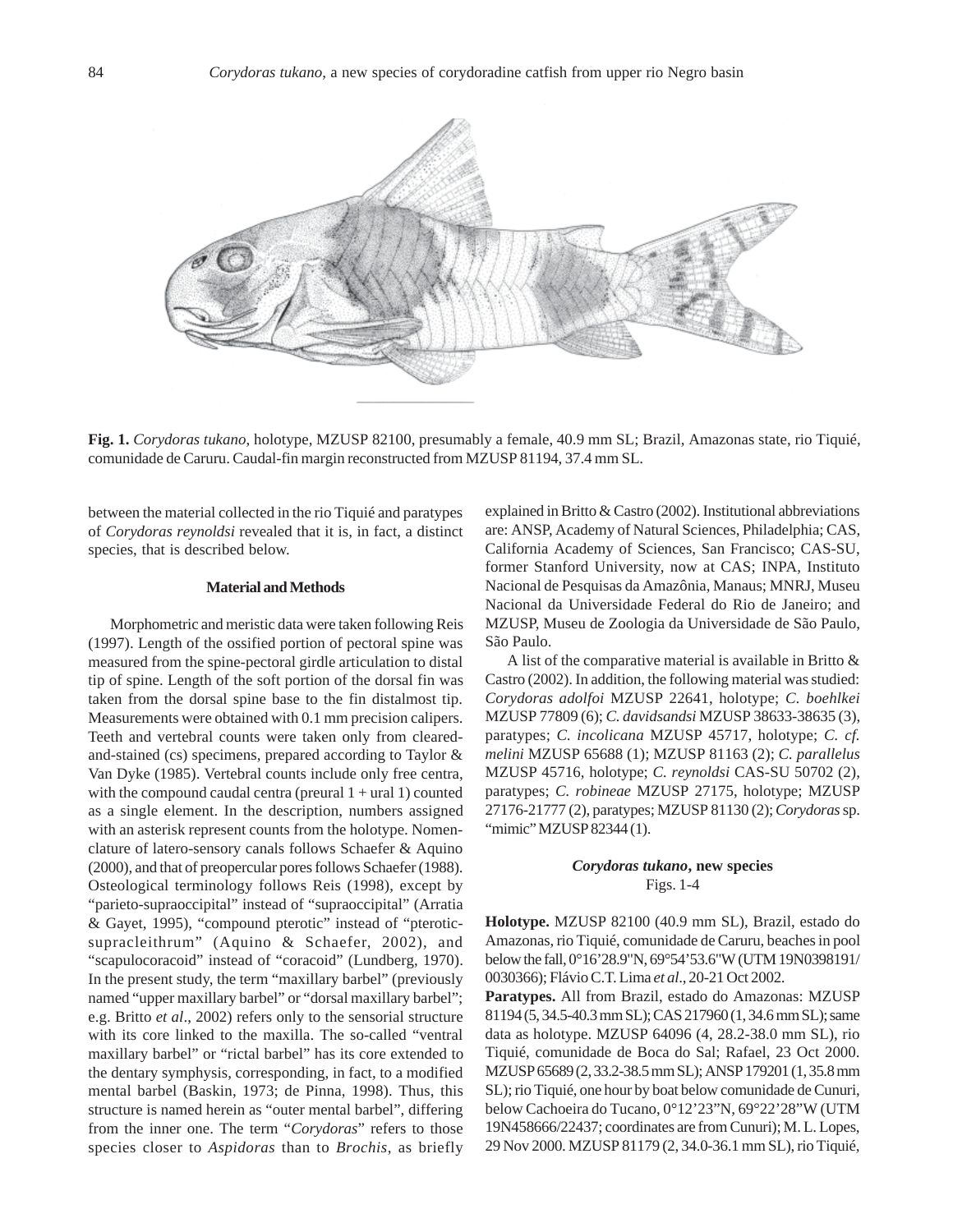![](_page_2_Picture_1.jpeg)

**Fig. 2.** *Corydoras tukano*, holotype, MZUSP 82100, presumably a female, 40.9 mm SL; Brazil, estado do Amazonas, rio Tiquié, comunidade de Caruru.

![](_page_2_Picture_3.jpeg)

**Fig. 3.** *Corydoras tukano*, paratype, MZUSP 81179, presumably a mature male, 36.1 mm SL; Brazil, estado do Amazonas, rio Tiquié, comunidade de Boca do Sal.

comunidade de Boca do Sal, 0°16'22.5" N, 69°54'03" W (UTM 19N0399757/0030167); N. P. Marques, 25 Oct 2002. MZUSP 81244 (16, 20.3-41.4 mm SL); INPA 21423 (2, 25.6-36.0 mm SL); MNRJ 25355 (2, 24.4-32.0 mm SL); igarapé Cabari, comunidade de Coração de Maria, 0°16'59.2" N, 69°50'04.2" W (UTM 19N0407140/ 0031302); Tarcísio & N. P. Marques, 29 Oct 2002. MZUSP 81276 (5, 19.9-26.2 mm SL), rio Tiquié, comunidade de Boca do Sal, 0°16'22.5" N, 69°54'03"W (UTM 19N0399757/ 0030167); F. C. T. Lima *et al*., 7 Nov 2002. MZUSP 81153 (9, 35.4-37.2 mm SL, 6 cs, 20.9-38.3 mm SL), rio Tiquié, between the comunidades de Caruru and Boca de Sal, 0°16'N, 69°54'W; M. L. Lopes *et al*., 2001-2002. MZUSP 81216 (2, 17.1-21.3 mm SL), rio Tiquié, between the comunidades de São Domingos Sávio and Jabuti, 0°15-16'N, 69°51-54'W; F.C.T. Lima *et al*., 7 Nov 2002.

**Diagnosis.** *Corydoras tukano* can be distinguished from all its congeners, except *C. reynoldsi* Myers & Weitzman and *C. weitzmani* Nijssen, by its color pattern consisting of a light ground coloration, with three dark, large, roughly rectangular blotches: the first one ("mask") on the head, across the eye; the second one on the trunk at the level of dorsal fin; and the third one on the trunk at the level of the adipose fin. It can be distinguished from *C. reynoldsi* by the larger dark blotches, which in *C. tukano* are broad, with the trunk blotches extending across 5-6 series of lateral plates. In *C. reynoldsi*, the first trunk blotch (*i.e.*, at the level of dorsal fin), is a discrete, verticallyelongated bar, and the second trunk blotch extends only across 2-3 series of lateral plates (see Myers & Weitzman, 1960: fig. 2; Nijssen & Isbrücker, 1983a: fig.10). See "Discussion" for additional evidence for the recognition of both as distinct species.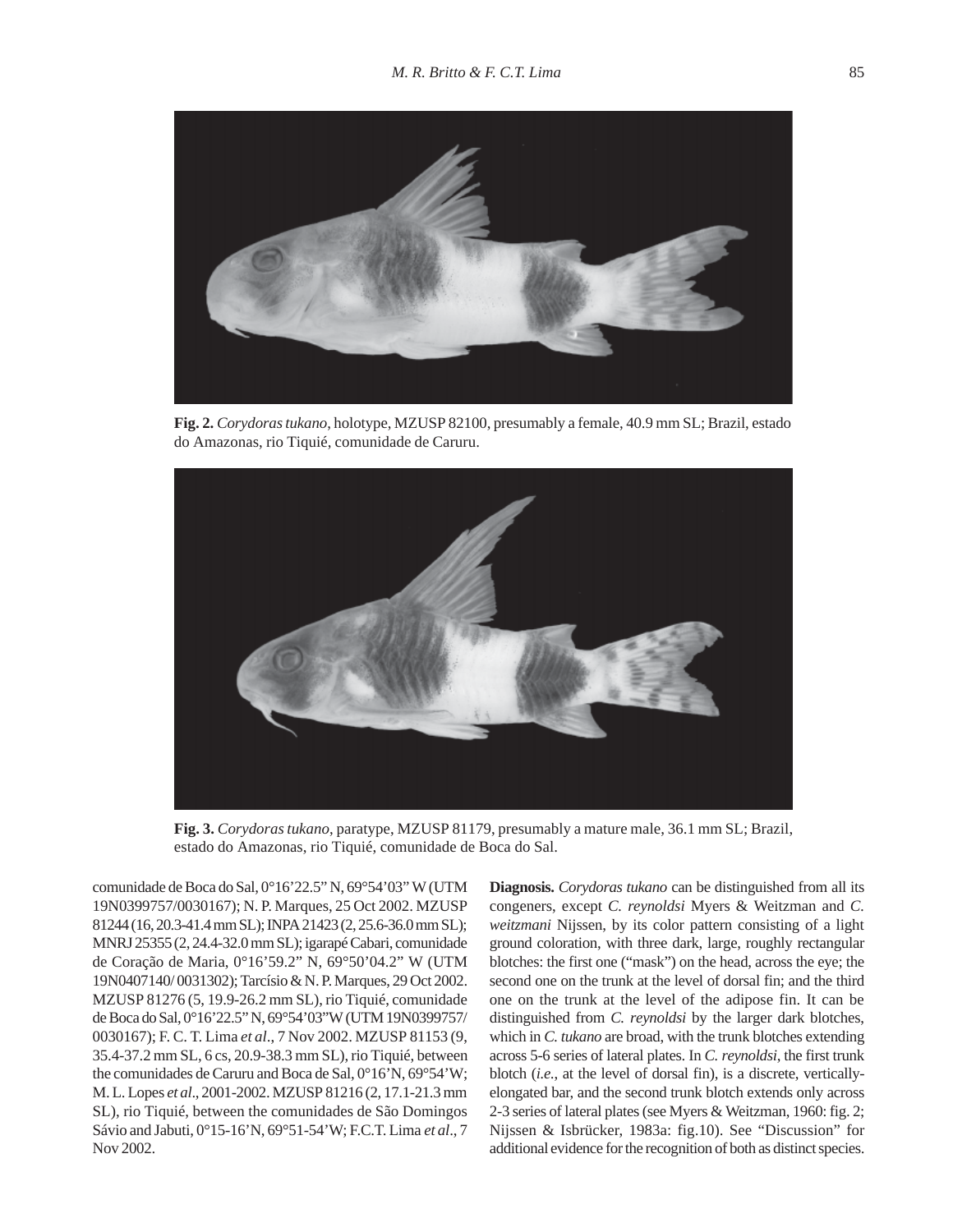![](_page_3_Figure_1.jpeg)

**Fig. 4.** Dorsal (left) and ventral (right) views of head and pectoral fins of *Corydoras tukano*, holotype, MZUSP 82100, 40.9 mm SL; Brazil, estado do Amazonas, rio Tiquié, comunidade de Caruru.

*Corydoras tukano* may be distinguished from *C. weitzmani* by the presence of a dark blotch or saddle on the dorsal portion of dorsolateral plates, just posterior to last dorsal-fin ray, that extends from the 9th to the 13th plate (*vs.* absent); by the second trunk blotch extending vertically from

**Table 1.** Morphometric data of the holotype and paratypes of *Corydoras tukano* (ANSP 179201, n = 1; CAS 217960, n = 1; INPA 21423,  $n = 2$ ; MNRJ 25355,  $n = 1$ ; MZUSP 64096,  $n = 4$ ; MZUSP 65689, n = 3; MZUSP 81179, n = 2; MZUSP 81194, n  $= 5$ ; MZUSP 81244, n = 9; MZUSP 81276, n = 2; MZUSP 81153,  $n = 3$ ). SD = Standard deviation.

|                              | Holotype | $\mathbf n$ | Min.-Max.    | Mean | <b>SD</b> |
|------------------------------|----------|-------------|--------------|------|-----------|
| Standard length (mm)         | 40.9     | 33          | 21.2-41.4    |      |           |
| <b>Percents of standard</b>  |          |             |              |      |           |
| length                       |          |             |              |      |           |
| Depth of body                | 33.5     | 33          | 28.9-35.8    | 32.7 | 1.70      |
| Predorsal distance           | 45.2     | 33          | 37.6-46.6    | 43.6 | 2.35      |
| Prepelvic distance           | 46.2     | 33          | 36.5-48.6    | 45.7 | 2.14      |
| Preanal distance             | 81.7     | 33          | 73.8-83.9    | 80.7 | 1.98      |
| Preadipose distance          | 84.6     | 33          | 76.6-85.5    | 82.1 | 2.39      |
| Length of dorsal spine       | 25.2     | 33          | 24.5-31.1    | 27.4 | 5.28      |
| Length of longest soft       |          |             |              |      |           |
| dorsal fin ray               |          |             |              |      |           |
| Mature males                 |          | 3           | 42.1-48.5    | 45.3 | 3.20      |
| Females and/or immature      | 27.4     | 26          | 23.6-36.5    | 30.6 | 2.91      |
| males                        |          |             |              |      |           |
| Length of pectoral fin spine | 29.3     | 33          | 24.8-33.2    | 27.9 | 2.17      |
| Length of adipose fin spine  | 8.3      | 33          | $7.7 - 11.8$ | 9.7  | 1.43      |
| Depth of caudal peducle      | 13.2     | 33          | 12.4-14.4    | 13.3 | 5.17      |
| Dorsal to adipose distance   | 23.5     | 33          | 19.6-24.9    | 22.1 | 1.49      |
| Length of dorsal fin base    | 20.5     | 33          | 17.9-25.9    | 20.9 | 4.14      |
| Maximum cleithral width      | 24.4     | 33          | 21.1-26.8    | 24.7 | 1.64      |
| Head length                  | 39.6     | 33          | 34.0-41.3    | 38.8 | 1.46      |
| Length of maxillary barbel   | 13.4     | 32          | 10.3-18.7    | 14.3 | 1.93      |
| Percents of head length      |          |             |              |      |           |
| Head depth                   | 69.8     | 33          | 54.5-72.3    | 67.4 | 3.97      |
| Least interorbital distance  | 25.9     | 33          | 23.4-32.2    | 28.0 | 2.36      |
| Horizontal orbit diameter    | 18.5     | 33          | 17.3-24.1    | 20.3 | 1.82      |
| Snout length                 | 36.4     | 33          | 27.2-37.5    | 33.2 | 2.31      |
| Least internareal distance   | 16.0     | 33          | 13.3-21.3    | 17.4 | 1.83      |

adipose- to anal-fin base and along ventral surface of ventrolateral body plates (*vs.* reaching neither anal-fin base nor ventral surface of ventrolateral body plates); and by the presence of four dark, vertical stripes, in the caudal fin (*vs.* stripes absent) (see Nijssen, 1971: fig. 1; Nijssen & Isbrücker, 1986: fig. 27; Burgess, 1989: plate 180).

**Description.** Morphometric data presented in Table 1. Head compressed with slightly convex dorsal profile; roughly triangular in dorsal view (Fig. 4). Snout rounded. Head profile convex from upper lip to horizontal through the anterior nares; slightly convex from that point to tip of parieto-supraoccipital expansion. Dorsal profile of body slightly convex from tip of parieto-supraoccipital expansion to last dorsal-fin ray. Postdorsal-fin body profile slightly concave to adipose-fin spine; markedly concave from this point to caudal-fin base. Ventral profile of body slightly convex from isthmus to analfin origin. Profile markedly concave from first anal-fin ray to caudal-fin base. Body roughly cylindrical in cross section at pectoral girdle, gradually becoming more compressed toward caudal fin.

Eye round, located dorso-laterally on head; orbit delimited dorsally by frontal and sphenotic, ventrally by infraorbitals. Anterior and posterior nares proximal, only separated by flap of skin. Anterior naris tubular. Posterior naris close to anterodorsal margin of orbit, separated from it by distance equal to naris diameter. Mouth small, subterminal, width nearly equal to bony orbit diameter. Maxillary barbel elongate, usually reaching anteroventral limit of gill opening (Fig. 4). Maxillary barbel slightly longer than outer mental barbel. Inner mental barbel fleshy. Right inner mental barbel forked in one specimen (MZUSP 81194, 38.0 mm SL). Small rounded papillae covering entire surface of all barbels, upper and lower lips, and isthmus. Gill membranes united to isthmus. Four branchiostegal rays covered by thick layer of skin; distal two rays united at their tips by branchiostegal cartilage. Teeth on upper pharyngeal tooth plate 32 (2), 39 (1), 52 (1), 53 (1), or 54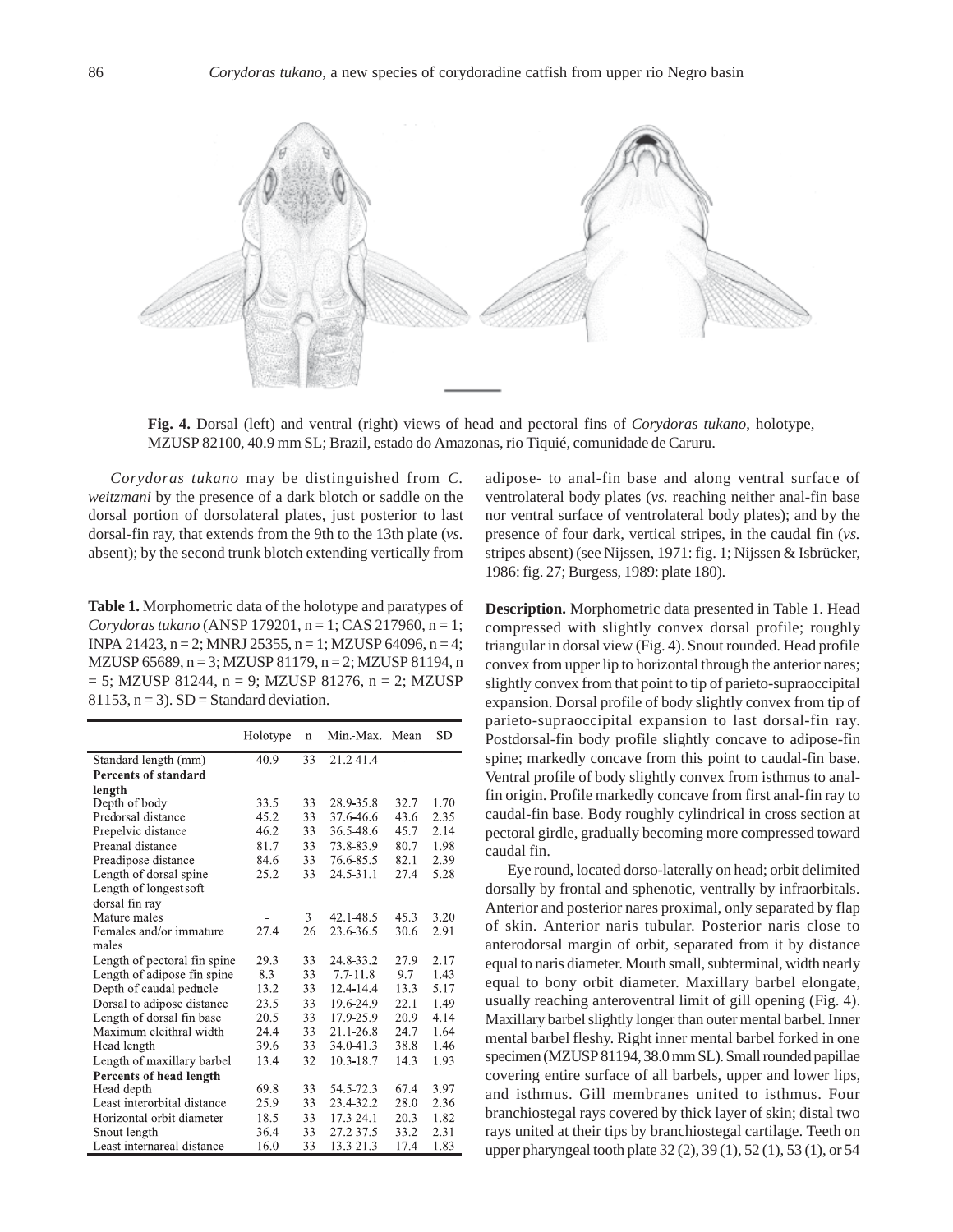nasal capsule

ò

(1), and on fifth ceratobranchial 32 (1), 35 (1), 42 (1), 46 (1), 49 (1), or 50 (1), increasing in number during ontogeny.

Nasal, frontal, sphenotic, compound pterotic, and parietosupraoccipital visible externally, all covered by thin layer of skin and bearing minute scattered odontodes. Frontal fontanel elongate, ellipsoid, covered by thin layer of skin; posterior tip extending into parieto-supraoccipital. Nasal slender, slightly curved laterally, mesial border contacting frontal. Frontal quadrangular; anterior expansion in contact with nasal bone, posterior portion contacting sphenotic and parietosupraoccipital. Sphenotic trapezoid in shape, contacting parieto-supraoccipital dorsally, compound pterotic posteriorly, second infraorbital ventrally. Compound pterotic roughly pipe-shaped, with slender posterior expansion contacting first dorsal body plate and first lateral-line ossicle. Contact region between compound pterotic and first dorsal body plate covered by area of thick skin. Ventral margin of compound pterotic contacting infraorbital 2 and cleithrum. Parietosupraoccipital quadrangular with posterior expansion notched at its tip, sutured with nuchal plate.

Two infraorbital bones, externally visible, covered by thin layer of skin. First infraorbital with slender anterior expansion. Minute odontodes-bearing platelets anterodorsally on orbit (Fig. 5). Presence of small, narrow, roughly triangular platelet between eye and anterior expansion of first infraorbital (Fig. 5). Opercle exposed, compact in shape, with angular free border. Preopercle externally visible, slender and covered by thin layer of skin. Interopercle triangular, covered by thin layer of skin.

Trunk lateral line with two laterosensory canals, reduced to small ossicles. Lateral-line canal entering neurocranium through compound pterotic, splitting into two branches before entering sphenotic: pterotic and preoperculomandibular, each with single pore. Sensory canal continuing through compound pterotic, entering sphenotic as temporal canal, which splits into two branches: one branch giving rise to infraorbital canal, other branch entering frontal through supraorbital canal. Supraorbital canal with two branches: epiphyseal, opening in frontal bone, and anterior, running through nasal bone. Nasal canal with single opening at each end. Infraorbital canal running through entire second infraorbital, extending to infraorbital 1 and opening into two pores. Preoperculomandibular branch giving rise to preoperculomandibular canal, which runs through entire preopercle with three openings, leading to pores 3, 4, and 5, respectively.

Body plates with minute odontodes restricted to posterior margins. Nuchal plate exposed. Cleithrum and mesial process of scapulocoracoid exposed. Minute odontodes scattered over area between scapulocoracoids. Body plates not touching counterparts in specimens up to 28.2 mm SL, leaving narrow naked area on medial dorsal and ventral surfaces. Dorsolateral body plates 23 (11), 24\* (21), or 25 (1); ventrolateral body plates  $20(2)$ ,  $21*(29)$ , or  $22(2)$ ; dorsolateral body plates along dorsal-fin base 6 (12), 7\* (20), or 8 (1); dorsolateral body plates from adipose fin to caudal-fin base 7 (13) or 8\*

![](_page_4_Figure_6.jpeg)

frontal

eye orbit

**Fig. 5.** Orbital region of *Corydoras tukano*, paratype, MZUSP 81153, showing odontode-bearing platelets around the eye. Odontodes not depicted.

(20); preadipose platelets 2 (4), 3\* (8), 4 (18), or 5 (3). Precaudal vertebrae 8 (3), 9 (3); caudal vertebrae 13 (1), 14 (3), 15 (2); five pairs of ribs, first pair conspicuously larger than others.

Dorsal fin roughly triangular; its origin just posterior to third dorsolateral body plate. Dorsal spine shorter than 1st or 2nd branched rays. Distal tip of spine with minute-segmented unossified portion. Anterior border of dorsal spine smooth; posterior border with minute serrations. First two branched dorsal-fin rays and unossified portion of dorsal spine markedly elongate in large males; first branched ray the longest (see Fig. 3 and "Sexual dimorphism", below). Dorsal-fin rays I,7 in all specimens examined. Adipose fin roughly triangular; its origin separated from base of last dorsal-fin ray by 7-9 dorsolateral body plates. Anal fin roughly triangular; its origin located just posterior to 13th to14th ventrolateral body plates, at vertical through anterior margin of adipose-fin spine. Analfin rays ii,5 in all specimens. Pectoral fin triangular; its origin located just posterior to gill opening. Ossified portion of pectoral spine shorter than first branched rays. Distal tip of spine with minute-segmented unossified portion. Pectoral spine with well-developed serrations along entire posterior border. Pectoral-fin rays I,8, one specimen with I,7. Pelvic fin ellipsoid; its origin just below second ventrolateral body plate, at vertical through base of second branched dorsal-fin ray. Pelvic-fin rays i,5. Caudal fin bilobed; upper lobe slightly longer. Principal caudal-fin rays i, 6/6, i, one specimen i, 7/6, i; upper procurrent caudal-fin rays iii; lower procurrent caudalfin rays iii. All fins with minute odontodes scattered over all rays.

**Color in alcohol.** Ground coloration of head gray to brown, light ventrally. Wide, slightly oblique dark vertical blotch ("mask") from top of head throughout anterior and posterior margins of eye to lower anterior opercle corner. Dark v-shaped stripe between nares, with angle directed anteriorly. Barbels cream. Opercle and preopercle with narrow, dark, oblique,

sphenotic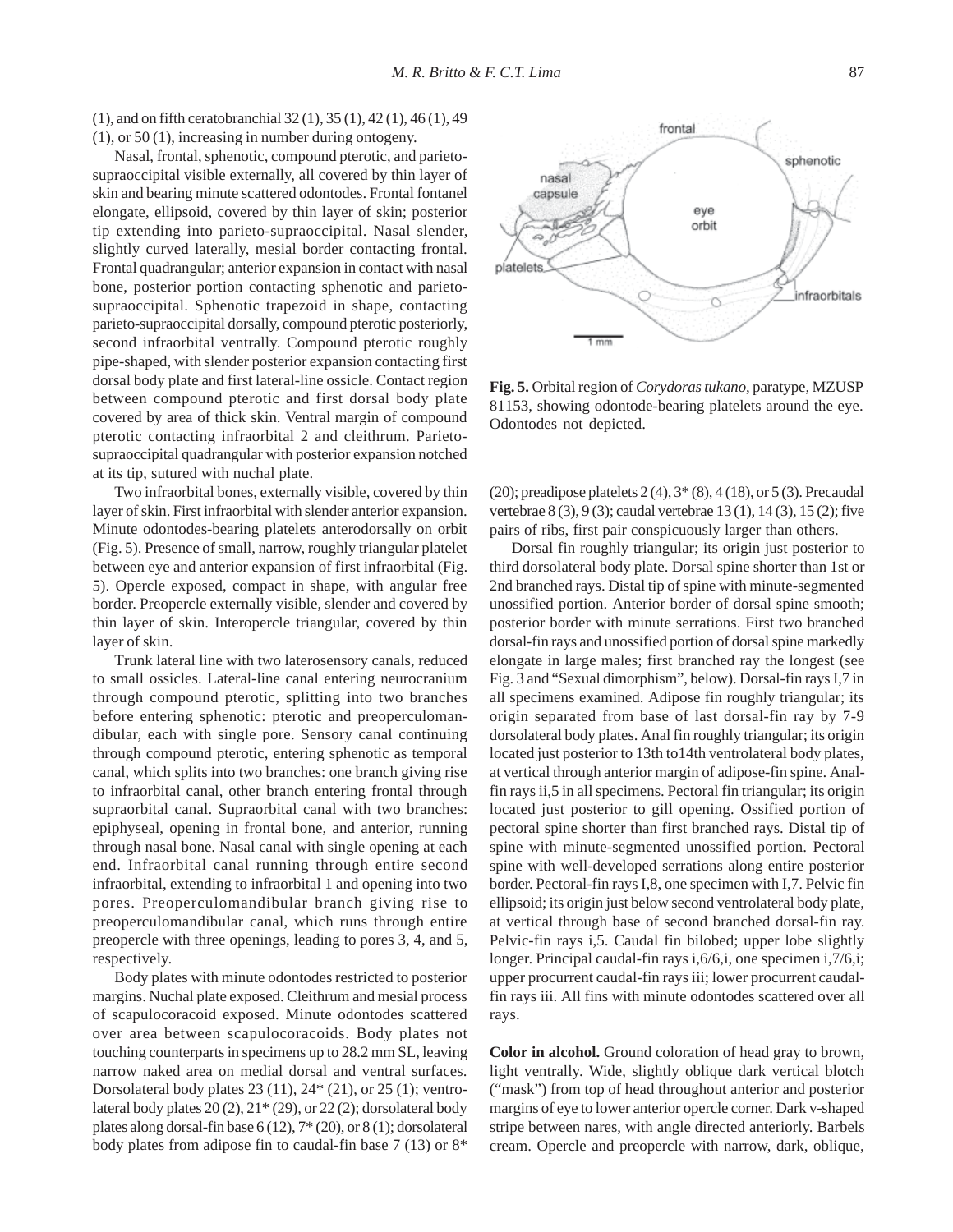vertically-elongated blotch, formed by relatively large chromatophores.

Ground color of trunk cream to light brown. Nuchal plate gray to dark brown. Large, roughly rectangular, dorsolateral dark blotch ("first trunk blotch") extending dorsally from posterior margin of second plate to fifth-eighth dorsal plate, and ventrally from posterior margin of cleithrum to fifth ventral plate. Dark blotch on dorsal portion of dorsolateral plates, just posterior to last dorsal-fin ray, extending from 9th to 13th plate; in some specimens connected to large, anterior dorsolateral blotch. Second large, roughly rectangular, dorsolateral dark blotch ("second trunk blotch") below adipose fin, extending vertically from adipose- to anal-fin base. Scattered chromatophores on margins of plates, close to midline, between the two large dorsolateral blotches. Caudal fin with four vertical, narrow dark stripes. Dorsal- and pectoral-fin spines gray; remaining rays and membrane of both fins unpigmented. Base of anterior anal-fin rays dark, remaining rays and membrane unpigmented.

**Color in life.** Based on photographs published by Lucanus (1998: 14), Finley (1998: 129), Anonymous (1998: 210), and on field observations by FCTL. Very similar to preserved specimens, but ground color cream, never light brown; greenish metallic hue on opercle and cleithrum.

**Sexual dimorphism.** We have not dissected any specimens to confirm their sex, but aquarists who have bred the species in captivity (*e.g.* James, 2003a, b) mentioned that specimens with elongated dorsal fins are mature males. Presumably mature males examined (MZUSP 64096, 1 of 4; MZUSP 81179, 2) possess the soft portion of the dorsal spine, and the first two dorsal-fin branched rays very elongate. The first branched ray is the longest, followed by the soft portion of the dorsal spine. This results in an anteriorly elongated dorsal fin (see Fig. 3; Table 1). See the "Discussion", for comparisons with another *Corydoras* that possess elongated dorsal fins.

**Popular name.** "Waipotá" (both in Tukano and Tuyuka languages).

**Habitat and ecological notes.** The rio Tiquié, type-locality of *C. tukano*, is a blackwater river. At the exact type locality the bottom is sandy, with a moderate amount of vegetal debris. *Corydoras tukano* also was collected at sites with predominantly clay substrates. James (2003a,b) related that in captivity specimens of this species (identified by him as *Corydoras sp. cf. reynoldsi*) lay several scattered clutches of large eggs (2.2 mm in size). See also "Discussion", below.

**Distribution.** Known only from the rio Tiquié and its tributaries, as the igarapé Cabari. Rio Tiquié is a tributary of the rio Uaupés, in the upper rio Negro basin, Amazonas, Brazil, near the Brazilian/Colombian border (Fig. 6). Most of the specimens studied were collected in the upper rio Tiquié, in the area between Pari-Cachoeira (0°15'N, 69°46'W) and

![](_page_5_Figure_9.jpeg)

**Fig. 6.** Upper rio Negro basin and adjoining river basins, showing the distribution of *Corydoras tukano* (squares). 1- Type locality, rio Tiquié; 2- rio Uaupés; 3 – rio Negro; 4- rio Içana; and 5 – rio Japurá.

Caruru (0°16'N, 69°54'W). One sample (MZUSP 65689) was collected near Cunuri (0°12'N, 69°22'W), a downstream locality not intensively sampled by the second author or associates. According to Tukano and Tuyuka fishermen, *Corydoras tukano* occurs thorough the rio Tiquié basin, from its lower course upstream to Caruru, where a major waterfall about 8 m high, the Cachoeira do Caruru, effectively separates the downstream ichthyofauna from the upper section of this river. Again according to Tukano and Tuyuka fishermen, *C. tukano* is absent upstream of this waterfall. In fact, despite considerable time and effort spent in apparently suitable sites, the second author was unable to collect any *C. tukano* upstream of the Cachoeira do Caruru.

**Etymology.** After the Tukano, an Amerindian group from the upper rio Negro and Japurá/Caquetá basins in Brazil, Colombia, and Venezuela. Main cultural features displayed by this ethnic group are the Tukanoan language, the patrilineal clans system, and a diet having as staple foods manioc and fish (Chernella, 1989; Ribeiro, 1995). The presently known range of *C. tukano* is entirely within the Tukano territory.

# **Discussion**

As noted above, *Corydoras tukano* recently appeared in the aquarist hobby tentatively identified as *C. reynoldsi* (Finley, 1998; Lucanus, 1998; James, 2003a,b). Both Finley (1998) and James (2003a,b) expressed doubts concerning the assignment of specimens of this species as *C. reynoldsi*. They correctly noticed differences in color pattern, which are detailed in the "Diagnosis", above. James (2003a) remarked that *C. tukano* (*Corydoras sp. cf. reynoldsi* of that author) differs from *C. reynoldsi* by the sexually dimorphic, elongate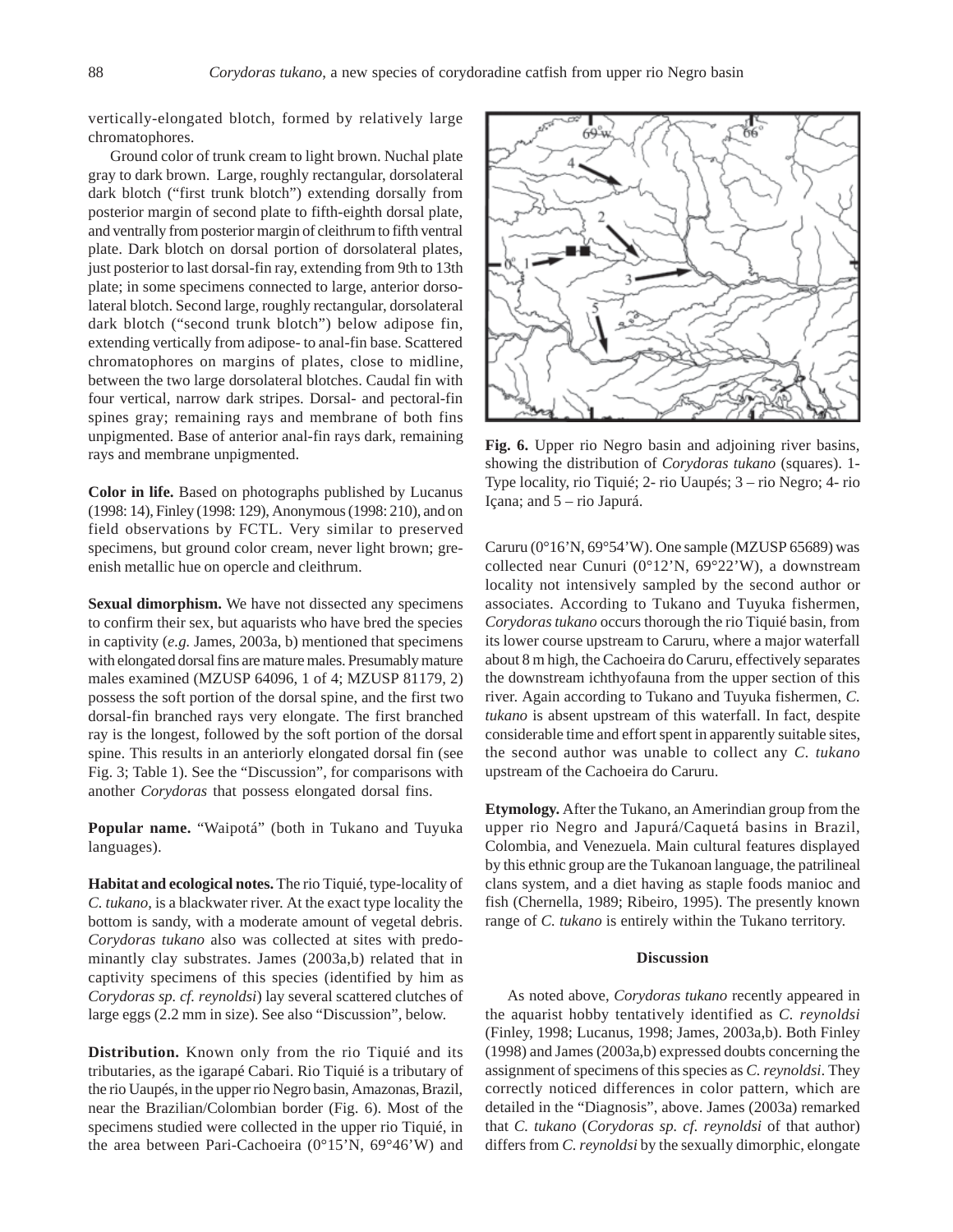dorsal fin, and in the breeding biology in aquarium. According to him, *C. reynoldsi* deposited a mass of eggs, while *C. tukano* deposited several scattered small batches of eggs. Whether or not that author had correctly identified *C. reynoldsi* is something that cannot be verified.

Comparisons between *C. tukano* and two paratypes of *C. reynoldsi* (CAS-SU 50702) revealed an interesting feature concerning the development of body plates. In *C. tukano*, specimens up to 28.2 mm SL (MZUSP 64069) had the body plates not yet fully formed, leaving naked areas in both the medial dorsal and ventral regions, while in *C. reynoldsi*, specimens as small as 22.3 mm SL already have the body plates fully formed, *i.e.* meeting their counterparts.

The new species also possesses minute odontode-bearing platelets in the anterodorsal area of the orbit (Fig. 5). Comparisons with some other corydoradine catfishes revealed that this character may be unique to *C. tukano*. Interestingly, the development of small platelets in different regions of body seems to be a trend in some species of Corydoradinae, as reported in the literature (*e.g.* Fraser-Brunner, 1947; Britto *et al*., 2002).

*Corydoras tukano* differs from congeners with elongated dorsal fins by having a relatively short ossified portion of its dorsal spine that is similar in size in males and females. Among *Corydoras*, an elongated dorsal fin occurs in *C. armatus* (Günther), *C. reticulatus* Fraser-Brunner, *C. bicolor* Nijssen & Isbrücker, *C. ornatus* Nijssen & Isbrücker, *C. paleatus* (Jenyns), *C. atropersonatus* Weitzman & Nijssen and *C. loretoensis* Nijssen & Isbrücker (Nijssen, 1970; Britto, 1997, in press). However, in these species, the longest dorsal-fin element is the ossified portion of the dorsal spine, with its soft portion absent or reduced to a minute remnant. In addition, we found no evidence that the condition in the above cited species is related to sexual dimorphism. Elongated dorsal fins similar to that found in *Corydoras tukano* (*i.e.* on soft portion of dorsal spine and first two branched dorsal-fin rays in males) occurs in more distantly related corydoradine catfishes, such as *Aspidoras virgulatus* Nijssen & Isbrücker and "*Corydoras*" species closer to that genus, e.g. "*C.*" *barbatus* (Quoy & Gaimard) and "*C.*" *macropterus* Regan (Britto, 1997, in press). Nevertheless, the condition in these species is more extreme: the first two branched dorsal-fin rays and the soft portion of dorsal spine are twice as long, or more, than the ossified portion or the dorsal spine, while in *C. tukano* the elongated elements are not much longer than one-half the spine. *Corydoras boehlkei* Nijssen & Isbrücker seems to be the only *Corydoras* that possesses a similar condition of dorsal-fin elongation to *C. tukano*. It is uncertain, however, if the elongation of the dorsal fin in *C. boehlkei* is a sexually dimorphic character.

Concerning the phylogenetic relationships of *C. tukano*, the current knowledge of the group does not allow an accurate hypothesis. Examination of characters proposed by Britto (1997, in press) tentatively places the new taxon in a small assemblage composed of *C. trilineatus* Cope, *C. baderi* Geisler, and *C. arcuatus* Elwin. However, this tentative

hypothesis is weakly corroborated, because this assemblage is situated in a large polytomy with other *Corydoras*, and also because it is supported by highly homoplastic characters (*e.g.* absence of opercular odontodes), with optimizations depending on the tree topology. Color pattern characters might relate *C. tukano* to *C. reynoldsi* and *C. weitzmani*, species not examined by Britto (1997, in press). Nijssen & Isbrücker (1980) included *C. reynoldsi* and *C. weitzmani*, along with some other species, in the so-called "*aeneus* group". However, as Nijssen & Isbrücker (1986: 2) noticed, "[...] these groups were based on several morphometric characters and on color patterns, however, without implying a reflection of their phylogenetic relationships (which are still obscure)".

Before the 1980's, only one species of *Corydoras* was known from the rio Negro basin, *C. melini* Lönnberg & Rendahl (1930). Since then, a host of *Corydoras* species have been described from the rio Negro basin in Brazil, almost all by aquarists: *Corydoras adolfoi* Burgess (1982), *C. amandajanae* Sands (1995), *C. burgessi* Axelrod (1987), *C. crypticus* Sands (1995), *C. davidsandsi* Black (1987), *C. duplicareus* Sands (1995), *C. imitator* Nijssen & Isbrücker (1983b), *C. incolicana* Burgess (1993), *C. paralellus* Burgess (1993), *C. nijsseni* Sands (1989), *C. robineae* Burgess (1983), and *C. serratus* Sands (1995; see Glaser *et al.*, 1996 for pictures of most of them). Except for *C. robineae*, all of these species possess a dark "mask", associated either with an oblique, dark bar along the dorsal region (*C. adolfoi*, *C. davidsandsi*, *C. duplicareus*, *C. imitator*, *C. melini*, and *C. serratus*), or with a dark saddle-like blotch on dorsal-fin base, extending into the dorsolateral body plates (*C. amandajanae*, *C. burgessi*, *C. crypticus*, *C. incolicana*, *C. nijsseni*, and *C. parallelus*). Unlike *C. tukano*, none of them possess a "second trunk blotch" with its center at the midline of the body, or a large dark blotch at the adipose fin level. The present taxonomic status of *Corydoras* species from the rio Negro basin is confused, mainly because there are few specimens deposited in ichthyological collections with locality data. A proper assessment of the diversity of the genus throughout the basin requires additional sampling.

Lucanus (1998) mentioned a second "form", similar to *C. tukano*, in his words "a long snouted stretched [bodied] form". He noticed that it might represent a different species from the "short snouted high bodied form" (= *C. tukano*). We obtained through the courtesy of an aquarium fish exporter from Manaus a specimen of this "form" (MZUSP 82344). It represents in fact a distinct, undescribed *Corydoras* species, differing from *C. tukano* both in snout shape and details of color pattern. Description of this species must wait for adequate material, with precise locality data.

*Corydoras tukano* made its debut in the aquarium fish trade a few years ago (Anonymous, 1998; Finley, 1998; Lucanus, 1998). Judging from the amount of information on this species available on the World Wide Web (generally identified as *Corydoras sp. cf. reynoldsi*, Asher Cory, or Bumblebee Cory), it seems to be one of the most prized species in hobby at present. The capture of *C. tukano* in the rio Tiquié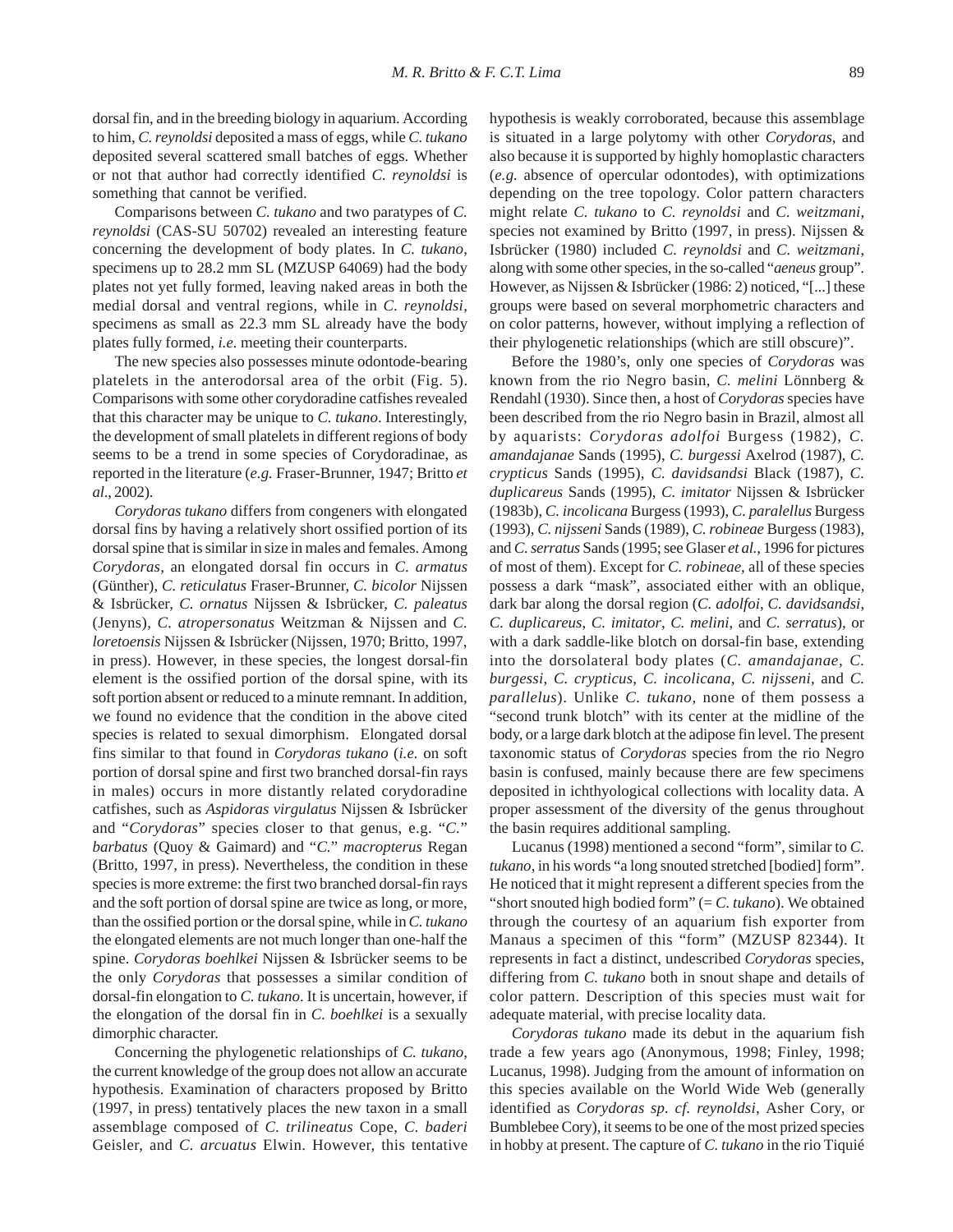is done by the Tukano fishermen. They collect the fish mainly in the middle and lower portions of the river, where the species is considered to be common, and earn 150-200 Brazilian reais per one thousand specimens (about 50-67 American dollars). *Corydoras* species are usually only moderately abundant, and many appear to have relatively restricted distributions. Studies on the potential impacts of the aquarium trade on the natural fish populations, which are still incipient for the Amazon basin (*e.g.* Chao, 2001; Crampton, 1999) are clearly needed.

#### **Acknowledgements**

We are indebted to C. R. Moreira, M. Toledo-Piza, and M. Sabaj for suggestions on the manuscript. The material of the new species was collected during expeditions of the project "Peixes e pesca no alto Tiquié", a joint collaboration of MZUSP, Instituto Sociambiental (ISA), Federação das Organizações Indígenas do Rio Negro (FOIRN), and Associação das Tribos Indígenas do Alto Rio Tiquié (ATRIART). We are grateful to A. Cabalzar, M. Lopes, C.A. Ricardo, and the staff of ISA, FOIRN and ATRIART for their help and assistance. Thanks also due to the Tukano people from Caruru, for their warm hospitality, and particularly to Tarcísio, Nivaldo, Rafael, Domingos, and Feliciano, who helped during the collecting and also for sparing some edible specimens from their cooking pots. Eduardo G. Baena prepared Figs. 1 and 4. Carla Campanário prepared the map used as the basis for Fig. 6. Chihiro Yamamoto (K-2) kindly provided a specimen of the "mimic" long-snouted *Corydoras*. We thank D. Catania and W. Eschmeyer (CAS) for the loan of specimens. MRB received financial support from PRONEX/ CNPq (grant 300189/03-6); FCTL receives financial support from FAPESP (grant 01/14449-2).

## **Literature Cited**

- Anonymous. 1998. Neu importiert: Panzerwelse aus Brasilien. Die Aquarien und Terrarien Zeitschrifft (DATZ), 51(4):210.
- Aquino, A. E. & S. A. Schaefer. 2002. The temporal region of the cranium of loricarioid catfishes (Teleostei: Siluriformes): Morphological diversity and phylogenetic significance. Zoologischer Anzeiger, 241:223-244.
- Arratia, G. & M. Gayet. 1995. Sensory canals and related bones of tertiary siluriform crania from Bolivia and North America and comparison with recent forms. Journal of Vertebrate Paleontology, 15:482-505.
- Axelrod, H. R. 1987. Two new species of catfishes (Siluriformes, Callichthyidae and Pimelodidae) from the Rio Unini, Amazonas, Brazil. Tropical Fish Hobbyist, 35:22-25.
- Baskin, J. N. 1973. Structure and relationships of the Trichomycteridae. Unpublished Ph. D. Dissertation, City University of New York, New York. 389 p.
- Black, B. 1987. A new species of *Corydoras*, *Corydoras davidsandsi* (Siluriformes, Callichthyidae) from the Rio Unini, Amazonas, Brazil. Practical Fishkeeping, 1987:74-75.
- Britto, M. R. 1997. Filogenia da subfamília Corydoradinae (Siluriformes: Callichthyidae). Unpublished Master's Dissertation, Museu Nacional do Rio de Janeiro, Rio de Janeiro. xii+127p.
- Britto, M. R. (in press). Phylogeny of the subfamily Corydoradinae Hoedeman, 1952 (Siluriformes: Callichthyidae), with a definition of its genera. Proceedings of the Academy of Natural Sciences of Philadelphia, 153.
- Britto, M. R. & R. M. C. Castro. 2002. New Corydoradine Catfish (Siluriformes: Callichthyidae) from the Upper Paraná and São Francisco: the sister group of *Brochis* and most of *Corydoras* species. Copeia, 2002:1006-1015.
- Britto, M. R., F. C. T. Lima & C. R. Moreira. 2002. *Aspidoras velites*, a new catfish from the upper rio Araguaia basin, Brazil (Teleostei: Siluriformes: Callichthyidae). Proceedings of the Biological Society of Washington, 115:727-736.
- Burgess, W. E. 1982. *Corydoras adolfoi*, a new species of catfish (Siluriformes, Callichthyidae) from the upper Rio Negro, Brazil, near São Gabriel da Cachoeira. Tropical Fish Hobbyist, 30:15-16.
- Burgess, W. E. 1983. *Corydoras robineae*, a new species of callichthyid catfish from Brazil. Tropical Fish Hobbyist, 31:42-43.
- Burgess, W. E. 1989. An atlas of freshwater and marine catfishes. A preliminary survey of the Siluriformes. T.F.H. Publications, Neptune City, NJ. 784 p.
- Burgess, W. E. 1993. Three new species of catfishes of the genus *Corydoras* (Callichthyidae: Siluriformes). Tropical Fish Hobbyist, 41:152-158.
- Chao, N. L. 2001. The fishery, diversity, and conservation of ornamental fishes in the Rio Negro basin, Brazil – a review of Project Piaba (1989-1999). Pp. 161-204 In: Chao, N. L., P. Petry, G. Prang, L. Sonneschien & M. Tlusty (eds.). Conservation and Management of Ornamental fish resources of the Rio Negro basin, Amazonia, Brazil – Project Piaba, Editora da Universidade do Amazonas, Manaus.
- Chernella, J. M. 1989. Managing rivers of hunger: the Tukano of Brazil. Advances in Economic Botany, 7:238-248.
- Crampton, W. R. 1999. Plano de manejo para o uso sustentável de peixes ornamentais na Reserva Mamirauá. Pp. 159-176 In: Queiroz, H. L. & W. G. R. Crampton (orgs.). Estratégias para manejo de recursos pesqueiros em Mamirauá. Sociedade Civil Mamirauá, MCT-CNPq, Brasília.
- Finley, L. 1998. A couple on *Corydoras*. *Corydoras* cf. *reynoldsi*. Tropical Fish Hobbyist, 46:128-130.
- Fraser-Brunner, F. Z. S. 1947. New fishes of the genus *Corydoras*. Proceedings of the Zoological Society of London, 117:241-246.
- Glaser, U., F. Schäfer & W. Glaser. 1996. All *Corydoras*. Verlag: A.C.S. GmbH, Germany. 142 p.
- Gosline, W. A. 1940. A revision of the Neotropical catfishes of the family Callichthyidae. Stanford Ichthyological Bulletin, 2:1-29.